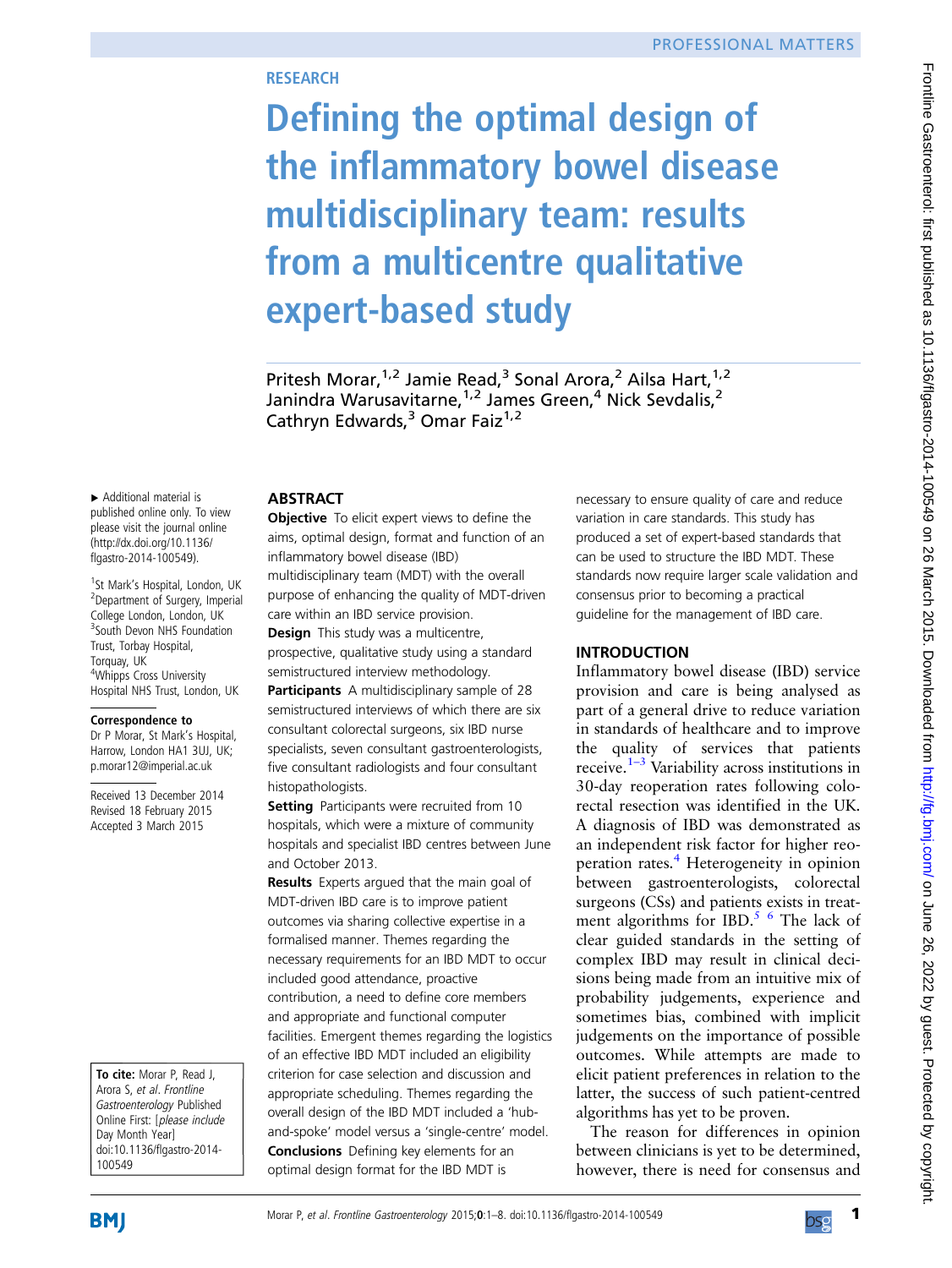## PROFESSIONAL MATTERS

standardisation in the setting of IBD and related services. Closer and more focused monitoring of existing services can help steer healthcare provision and guide commissioning of clinical services to generate greater efficiency, productivity, economy and ultimately better service at patient level by initiating targeted change.<sup>[4](#page-6-0)</sup> Some UK-based centres are moving into this direction —via the introduction of multidisciplinary teams (MDTs) to manage patients with IBD. The concept of MDT-driven care has been widely implemented for the clinical decision-making and management of complex diseases, like cancer, $\frac{7}{7}$  $\frac{7}{7}$  $\frac{7}{7}$  cardiac disease, $\frac{8}{7}$  $\frac{8}{7}$  $\frac{8}{7}$  stroke and neurological rehabilitation $9$  and diabetes.<sup>[10](#page-6-0)</sup> The basic premise of MDT-driven care is to involve all key professional groups in the consideration of complex patients and/or diagnostic dilemmas to create a clear care plan. It is a forum where clinical cases can be discussed among a variety of healthcare professionals and care recommendations are made. The implementation of MDT-driven care has demonstrated an improvement in survival across various specialties.<sup>[11](#page-6-0)–14</sup> Efforts are being made to standardise the organisational structure and design of MDT-driven care into further improve this effect.  $15$ 

MDT-driven care is now being introduced into IBD centres.[16](#page-6-0) The UK National IBD Audit demonstrated that 75% of participating institutions undertake a weekly MDT meeting for patients with  $IBD<sup>1</sup>$ European centres have also demonstrated variability in MDT-driven care.<sup>17</sup> There is, however, little evidence of its efficacy in this context, and currently, there is no guidance on how this intervention may be standardised and used effectively.<sup>[1](#page-6-0)–3</sup> Variability in the workings of the cancer MDT has been demonstrated and protocols for the structure of this meeting are being designed and implemented.<sup>[8](#page-6-0)</sup> Providing a standardised framework for the IBD MDT meeting may enhance its capacity to establish effective quality improvement.

The aim of this study was to (1) explore attitudes towards the IBD MDT across a multidisciplinary sample of healthcare professionals, (2) identify expert views as to what the purpose or aims of the IBD MDT should be and (3) highlight logistical considerations when designing the IBD MDT to meet these aims.

### METHODOLOGY

#### Design

This was a prospective, qualitative study using a standard semistructured interview methodology. The qualitative approach was deliberately chosen as it offers detailed information from individual participants and is well suited to explore complex and potentially controversial issues, from which hypotheses and interventions can be generated and tested further.<sup>18 19</sup> The protocol for the study was reviewed by a Research Ethics Committee in London, UK, and approval was

given prior to data collection (Research Ethics Committee reference: 13YH 0175).

#### Research materials and procedure

Interviews were carried out using a standardised and piloted semistructured interview protocol delivered by two trained interviewers of clinical background (PM and JR). To ensure credibility, transferability, dependability and confirmability appropriate to qualitative research, the following established measures were employed: (1) use of a standardised interview protocol and clearly defined coding framework; (2) training of the interviewer before interviews and (3) transparency of process and 'member checking' (ie, checking with participants that the extracted themes from their interviews matched what they actually meant) to ensure that accurate findings had been extracted from the interviews.<sup>[19](#page-7-0)–22</sup> The interview protocol explored key themes encompassing key elements for an effective IBD MDT, including an understanding of the role and purpose of the IBD MDT, structural inputs required for an effective IBD MDT meeting, logistical considerations for an effective IBD MDT meeting and what the overall design of an effective IBD MDT should entail.

Interviews lasted 20 min on average (range 3–40 min). All interviews were audiotaped and transcribed verbatim. Each interview was coded independently by two members of the research team with backgrounds in surgery (PM) and gastroenterology ( JR).

#### **Participants**

The multidisciplinary sample included consultant colorectal surgeons (CSs), consultant gastroenterologists (CGs), consultant gastrointestinal (GI) histopathologists (CPs), consultant GI radiologists (CRs) and IBD nurse specialists (NSs), and were recruited from two separate regions in the UK (the Southwest region and London), across multiple institutions. Participation was voluntary, and informed consent was obtained from all participants prior to data collection. Anonymity was ensured throughout the study. The sample size was determined on the basis of the 'saturation' of the themes that emerge from participant interviews: that is, when similar themes are being extracted, the sample was deemed adequate.<sup>23</sup> This is a standard sample size estimator used in this type of qualitative research.<sup>[18](#page-7-0)</sup>

#### Data analysis

The standard recommended analytical techniques were used for analysis of the qualitative data that emerged from the study.<sup>[18](#page-7-0)</sup> All interviews were audiotaped and transcribed verbatim. Transcripts were cross-checked with the original recordings to ensure accuracy. Each transcript was subsequently analysed for content to identify emergent themes by a coder ( JR). Emergent themes were reviewed by a second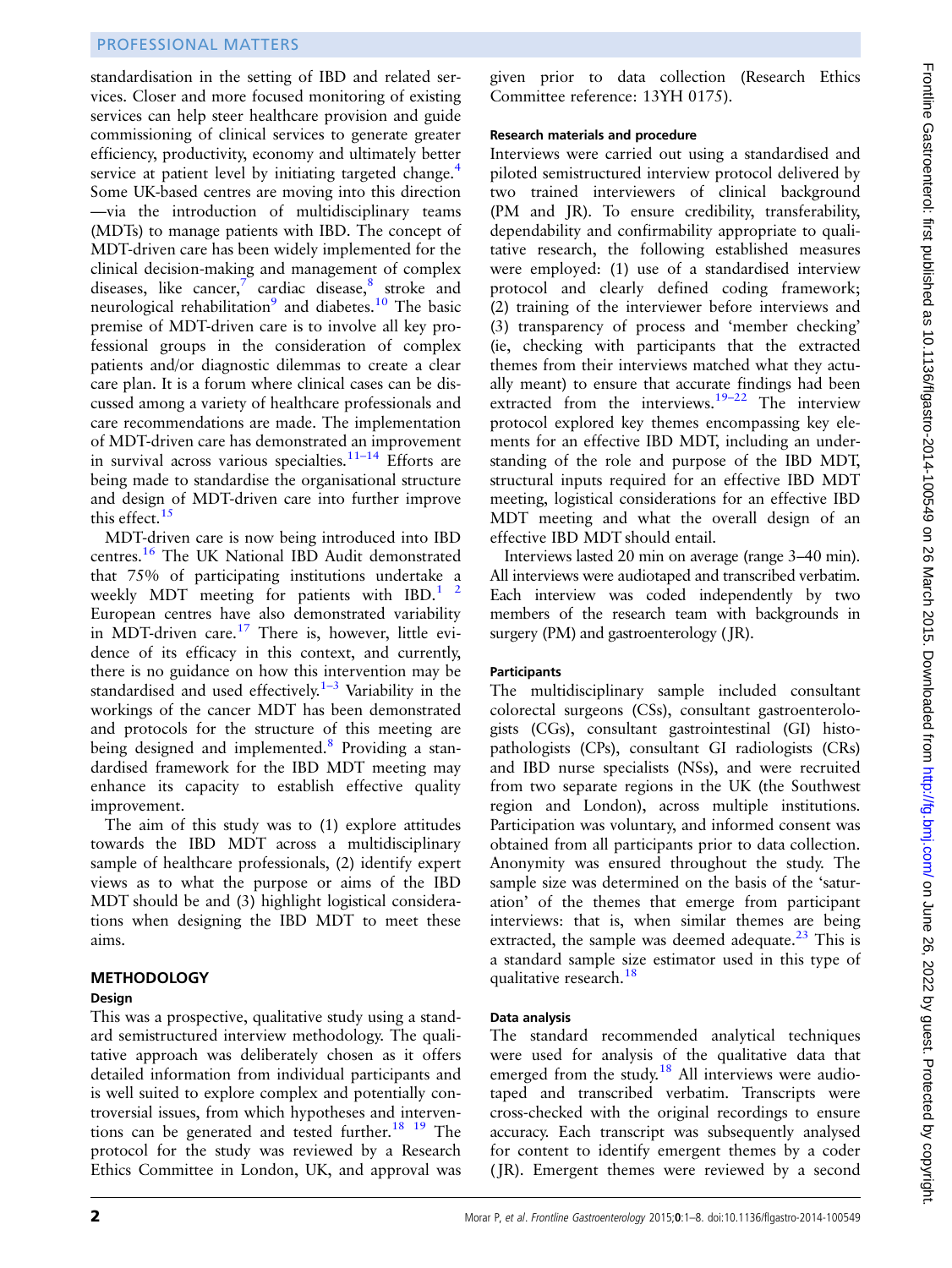member of the research team (PM) who was blind to the theme extraction process, and key themes were tabulated. To establish confirmability in accordance with qualitative research, all themes were finally reviewed by a senior member of the research team (NS) with a background in psychology and patient safety.<sup>[20](#page-7-0)</sup>

## RESULTS

Thematic saturation was achieved after 28 semistructured interviews (six CSs, six IBD NSs, seven CGs, five CR and four CPs, [figure 1\)](#page-3-0). Individual interviews took place face to face (n=12) and via telephone (n=16) between June and October 2013. Participants were recruited from 10 hospitals, which were a mixture of community hospitals and specialist IBD centres. In the Southwest, 15 participants were interviewed: two CSs, six CGs, three IBD NS, two CRs and two CPs. In the London region, 12 participants were interviewed: three CSs, one CG, three IBD NSs, three CRs and two CPs.

Twenty responding experts were regular attenders to an IBD MDT within their institution. These comprised six IBD NSs, seven CGs, two CPs, two CRs and three CSs. Seven experts described a variable attendance to the IBD MDT. They consisted of two CSs, three CRs and two CPs. There was one consultant CS who did not attend an IBD MDT.

Online supplementary tables S1–S4 summarise the main findings for each question in the interview protocol (ie, the themes extracted), the number of participants who mentioned each theme and relevant illustrative quotations. The code letter suffixed to each quotation refers to consultant CS, CG, CR, CP and IBD NS.

### Role and purpose of the IBD MDT

Online supplementary table S1 describes the information for the role and purpose of the IBD MDT.

## Role

Fifteen participants, across all healthcare disciplines (one CS, four CGs, three CPs, three CRs and four IBD NSs), thought there was a role for MDT-driven care in IBD. Perceived reasons for this included a recognition of IBD being a complex disease (n=11) and decision-making not being straightforward (n=10). One participant thought that there was no role for the MDT meeting in the care of patients with IBD because 'resources, time and money are a huge issue; on that basis it's very difficult in my mind to justify MDTs' (CS2). The interview was discontinued at 3 min as further discussions relating to IBD MDT structure, format and function was not appropriate.

### Purpose

Twenty-one participants thought that the purpose of the IBD MDT is to share collective experience and

expertise. In addition, the IBD MDT should aim to provide a consensus on decision-making (n=17) and improve patient outcome  $(n=15)$ . Twelve respondents felt that an additional purpose should be in the setting of clinical governance. In particular, one CS stated: 'it protects everyone that's involved…it's easier to say, 'The team decision was' …I think that's an important role that people forget from the MDT…' (CS4).

## Structural inputs for an effective IBD MDT

Online supplementary table S2 details the necessary requirement for an effective IBD MDT to occur.

## Core and extended members of the IBD MDT

Eighteen participants perceived that ensuring a good attendance is considered an important requirement for an effective IBD MDT to occur. Three participants (one CG, one CR and one IBD NS) perceived the attendance of a CS was sporadic. Further definitions of who should be core (regular attenders to the IBD MDT with contractual IBD MDT responsibilities), extended (attender invited by core members to the IBD MDT) and non-members (people who are not invited to attend the IBD MDT) were asked [\(figure](#page-3-0) [2](#page-3-0)). There was heterogeneity in opinion as to the presence of a histopathologist, dietician and patient as core members of the IBD MDT. It was further suggested that to ensure attendance by those deemed core members, presence should be protected time and apart of the job plan 'it lacks the pathology input because formally we are not scheduled to go. It's not part of our job plan to attend this meeting so it is only on a voluntary basis' (CP1).

Thirteen participants perceived that the patient themselves should not be core members of the IBD MDT and three participants felt that the patient should be core members of the IBD MDT. '…the level of discussion and the pace at which decisions are made… if a patient was there it would just slow things down too much…(it) feels uncomfortable saying that because patients should be involved in their decision…you can involve the patient in the decision without them being there at the time of the MDT' (CS7).

## Ensuring multidisciplinary contribution

Twenty-two participants perceived that multidisciplinary contribution was a necessary requirement for an effective IBD MDT. One respondent stated that 'you're dealing with a lot of personalities' (NS4). Thirteen participants suggested that a means to facilitate multidisciplinary contribution within the IBD MDT is for the presence of a chair person: '…a clear chairperson, who leads the discussion…' (CP2) and '…alternating the chairperson so that it moves from one consultant to the next…' (NS4).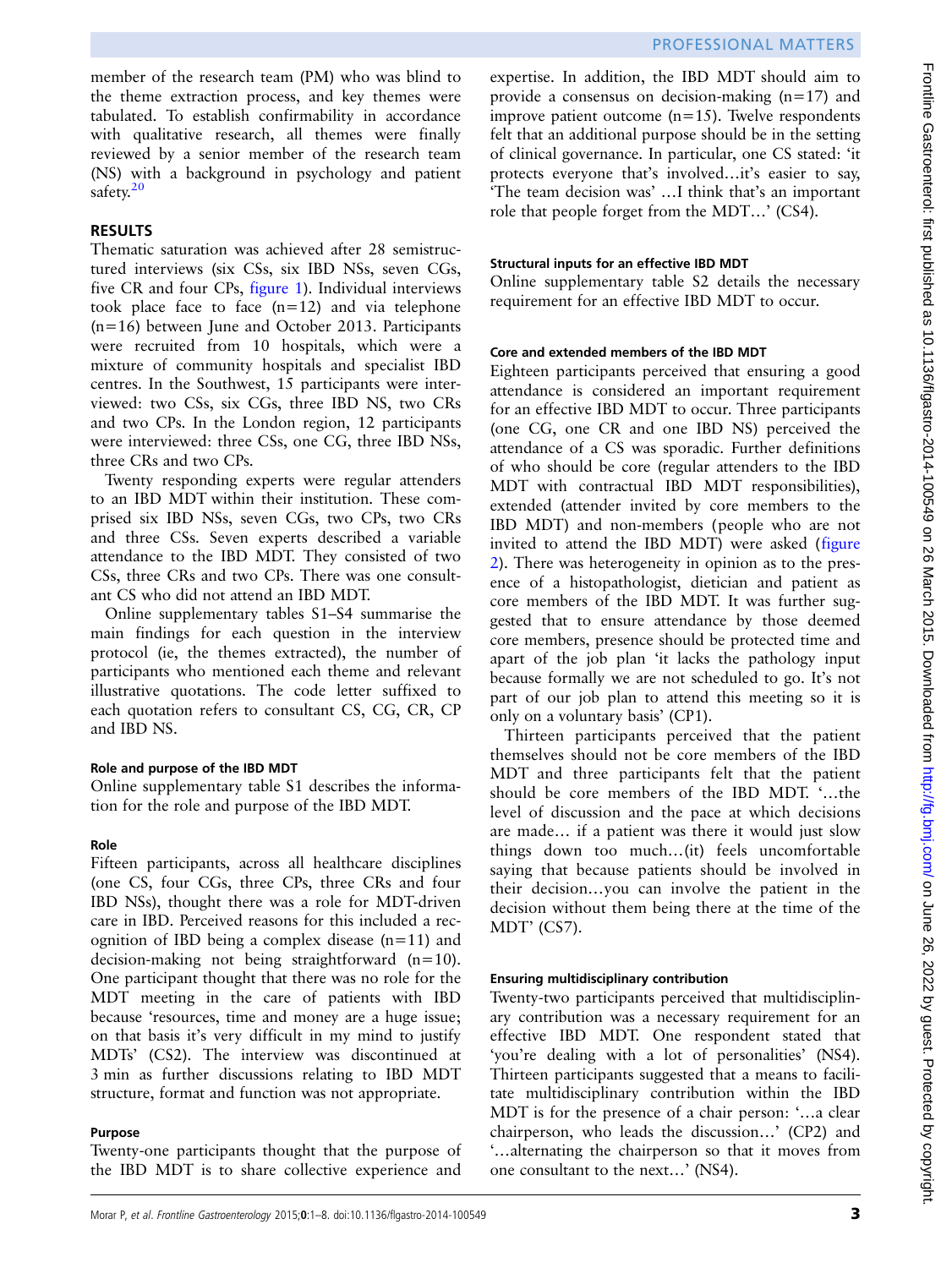<span id="page-3-0"></span>

Figure 1 Pie chart demonstrating relative proportion of specialists within the multidisciplinary sample—there were six consultant surgeons, six inflammatory bowel disease (IBD) nurse specialists, seven consultant gastroenterologists, five consultant radiologists and four consultant pathologists.

#### Logistical considerations for an effective IBD MDT

Online supplementary table S3 demonstrates logistical considerations deemed relevant by the participants.

### Eligibility criteria for case discussion

Nineteen participants agreed that there must be an eligibility criterion applied for case selection and discussion —'in some places it might be that they can discuss all of their IBD cases; in others it might have to be selected to the higher risk ones, you know, such as the surgical ones and the non-surgical ones' (CS6). [Figure 3](#page-4-0) demonstrates respondent considerations as to how cases can be selected for discussion in the IBD MDT. High-ranking elements included complex cases only (n=6) and separating patients on biologics into another 'biologics meeting' (n=5). Other suggested elements to an



Figure 2 Perceived responses (and number of respondents) as to who should be core members, extended members and non-members of the inflammatory bowel disease (IBD) multidisciplinary team (MDT).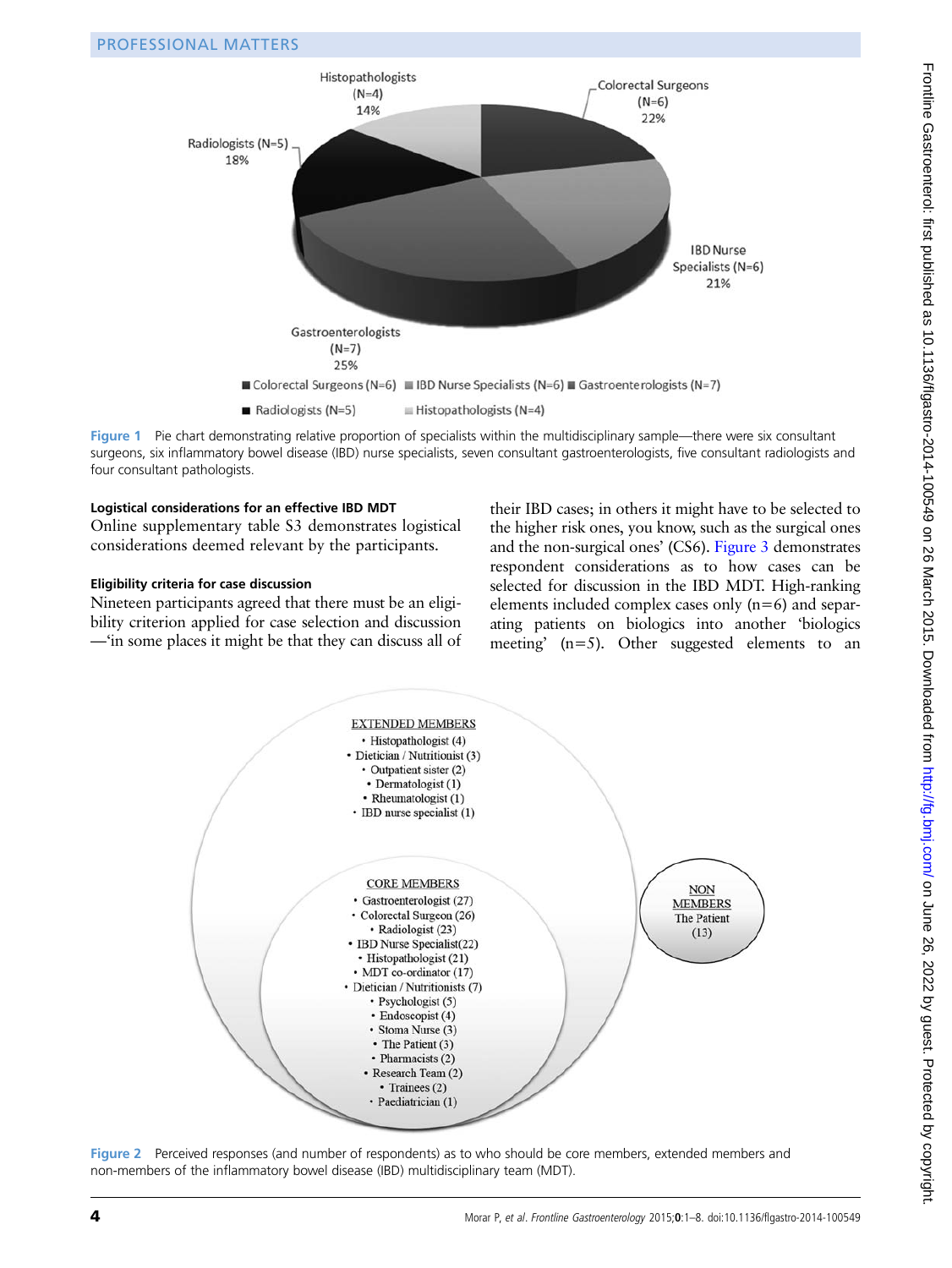<span id="page-4-0"></span>

Figure 3 Respondent suggestions as to how best to protocol case selection for the inflammatory bowel disease (IBD) multidisciplinary team (MDT)—application of an eligibility criterion for cases to be discussed in the IBD MDT.

eligibility criterion included: all IBD cases to be discussed at least once a year (n=4), all new IBD diagnoses  $(n=1)$ , no more than five cases  $(n=1)$  or 12  $(n=2)$  cases to be discussed per MDT session or all patients to be started on biological therapies (n=4).

### Scheduling

The majority of participants  $(n=10)$  reported that the duration of the IBD MDT should be no longer than 1 h, however, it was stated by one participant that: 'It depends on the volume of the cases that go through your institution. If you only have one or two cases a week, a half an hour IBD MDT would be quite adequate…If you have to discuss 10 or 15 cases, you might need a two hour MDT…' (CS4).

The majority of participants  $(n=16)$  also reported that the IBD MDT should be scheduled for once a week. One participant reported the added benefit this would bring: '… if there are any inpatients that need to be discussed…two weeks is too far apart'. However, the same participant also stated: '…if you're a small unit, or a small hospital… an hour once a week…there may be no patients to discuss, or one or two patients to discuss…' (CG7).

### Overall design of an effective IBD MDT

Online supplementary table S4 discusses elements to consider in the overall design of the IBD MDT.

Seven participants favoured a hub-and-spoke model, where multiple smaller units were linked into a centralised IBD unit via teleconference capabilities. Concerns were raised as to the resources and constraints this may place on the central unit, and suggested: '…some happy medium … it may be that two hospitals would be okay' (CS6). Medicolegal concerns were also raised to this model: '…we've had cases where consultants from elsewhere have provided us with clinical details (of) a patient that we've never seen…and we're meant to be making decisions about what happens to them… I get quite nervous about that' (NS4). The majority of participants  $(n=10)$ favoured a single-centre model, where each institution holds their own IBD MDT.

## **DISCUSSION**

The study reveals some of the key elements and requirement for an effective IBD MDT as perceived by expert healthcare providers currently involved in IBD care. Overall, there was a positive perception of the role of the MDT in IBD care among all participants within the multidisciplinary group, however, a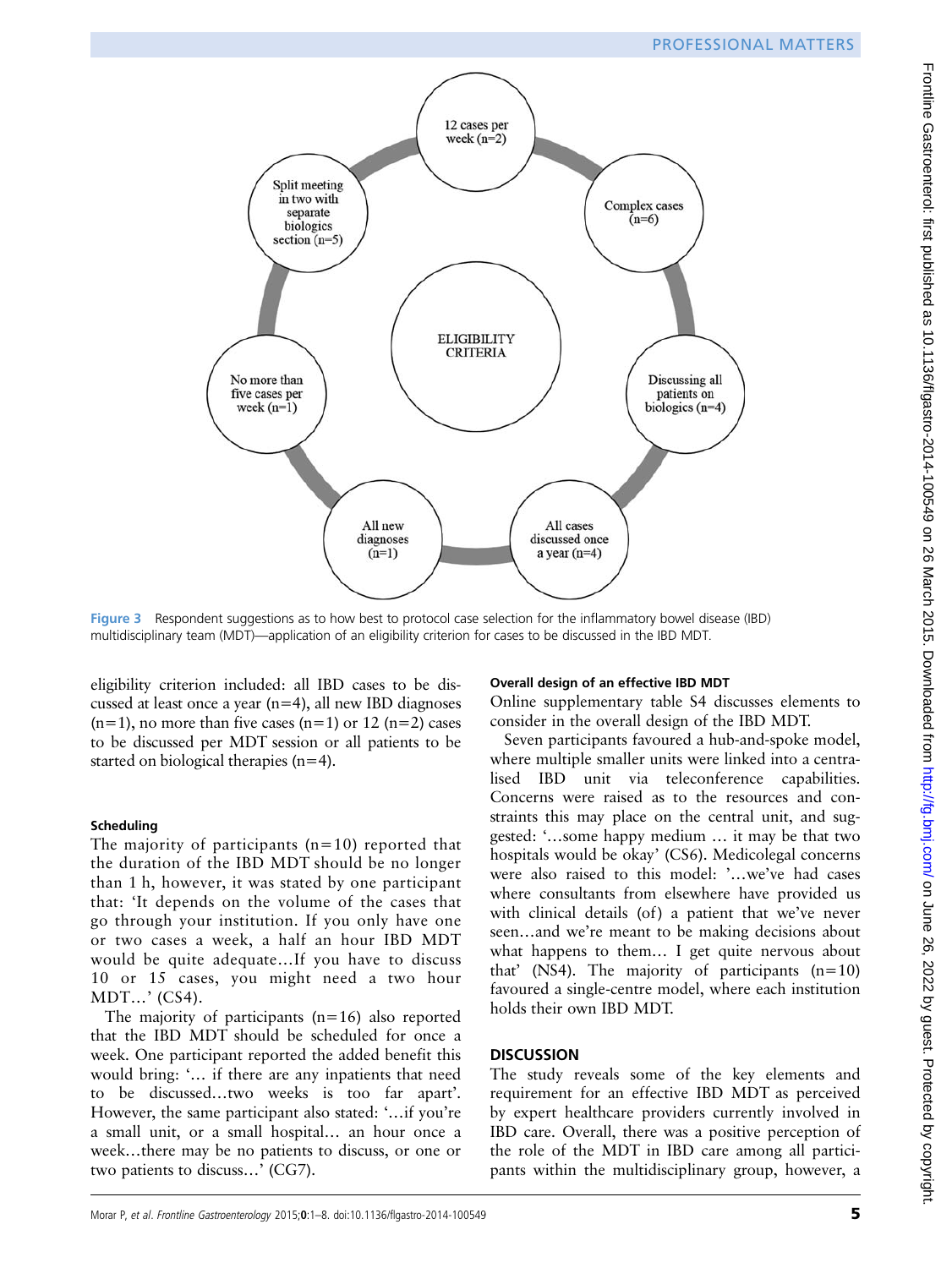### PROFESSIONAL MATTERS

range of potential elements to consider for good MDTworking were mentioned.

First, the need for good attendance was described as a necessity for the establishment of an effective IBD MDT, in order to facilitate effective decision-making. From our participants, CSs, CRs and CPs admitted to being variable or non-attenders to the IBD MDT. Frustrations were also raised by CGs with the variable attendance of certain specialists, particularly CSs, and the impact this has on shared decision-making. The respective experts were also viewed as core members of the IBD MDT [\(figure 2\)](#page-3-0). Non-attendance of key members is a barrier to effective decision-making in the IBD MDT setting. $24 \frac{25}{5}$  Recommendations made by the participants to ensure attendance included making the IBD MDT part of the job plan and ensuring that it is protected time.

Second, there was a requirement for multidisciplinary contribution for an effective IBD MDT to occur. Studies in UK cancer MDTs, which have been implemented for almost 20 years, have shown contributions from physicians outweigh those from nurses $^{26}$  $^{26}$  $^{26}$  and an overall bias of the MDT towards the biological side of cancer at the expense of the psychosocial circumstances of the patient—which are often left to the surgeon who sees the patient in clinic to manage alone. The presence of different personalities within the IBD MDT was viewed as source of varying contribution. A means to improve this was by introducing an alternating formal chair person who can lead discussions and ensure multidisciplinary contribution. A recommendation that was consistent with a previous UK-based study that found the role of the chair can rotate between team members with adequate chairing skill.[27](#page-7-0)

An emergent theme that arose was the need for a selection process to limit the demands on the IBD MDT. Numerous suggestions were made, including discussing no more than five patients in one session, splitting the meeting so those on biological therapy are discussed separately, or discussing only 'complex' IBD cases, with complex IBD defined by one participant as those requiring surgery.

Viewpoints on the scheduling of the IBD MDT varied considerably. Many believed that appropriate scheduling should depend on and be decided by core members within the institution to maximise attendance. Most participants agreed however that having a meeting once a week was sufficient and lasting no longer than 1 h. Scheduling the meeting once a week had the added benefit of discussing inpatient or urgent cases, however, in institutions attending to a smaller volume of patients with IBD, weekly meetings may not have the necessary number of cases discussed to use the time. These institutions may benefit with having the IBD MDT combined with other MDTs. Most participants, however, agree that the IBD MDT should be solely for the discussion of patients with

IBD. In such cases, a 'hub-and-spoke' model would also benefit smaller institutions.

The above findings are subject to the limitations of this study. First, expert opinions from the participants may not be fully generalisable to other IBD experts, especially considering that IBD MDTs are being increasingly recognised across multiple European and North American institutions. Despite this, interviews have occurred across five mainstream IBD groups, and a wide geographical area within the UK was covered, involving multiple institutions including district general hospitals as well as teaching hospitals. Second, the duration of the interviews was short and lacks 'prolonged engagement' which is a recognised criterion to ensure credibility in qualitative research. $^{20}$  $^{20}$  $^{20}$  Third, the process of member checking while considered a good practice by some, it does carry the potential risks of changing the spontaneous response offered during the interview process<sup>[28](#page-7-0)</sup> (although this was not observed in this study, as none of the participants edited or amended their prior responses when member checking was carried out). Despite these limitations, the use of semistructured interviews was appropriate to meet the aims of the study. Evidence provided from the findings of this study will be validated through Delphi consensus.

MDT-driven care is arising intuitively within the setting of IBD. There is, however, much variation in the conduct of the MDT, impeding its effectiveness in the delivery of a high-quality care. In order to standardise cancer care, measures were introduced to improve care provision with the overall purpose of ensuring high-quality care. Such measures included interventions to support clinical decision-making through the cancer MDT meeting.<sup>[7](#page-6-0)</sup> Variability in the workings of the cancer MDT has been demonstrated and protocols for the structure of this meeting have been devised and implemented. $29$  A recognition that the MDT is an acceptable model by which to deliver safe and high-quality cancer care has been established, and a requirement of organisational support was necessary to ensure the delivery of the MDT. Furthermore, the need of a locally agreed minimum data set on each patient has been recognised as a logistical necessity for the cancer MDT. $30$  Interestingly, these elements did not transpire as an emergent theme within this study—but on the other hand, these important considerations were not specifically addressed in the interview protocol. Such elements deserve further investigation. Evidence has supported improved outcomes following the implementation of these measures in general.<sup>[11 13](#page-6-0) [31 32](#page-7-0)</sup> Providing a standardised framework for the IBD MDT will enhance its capacity to establish effective quality improvement, better outcomes and patient experience in IBD care. Lessons already learnt from the standardisation of the cancer MDT can be implemented into the setting of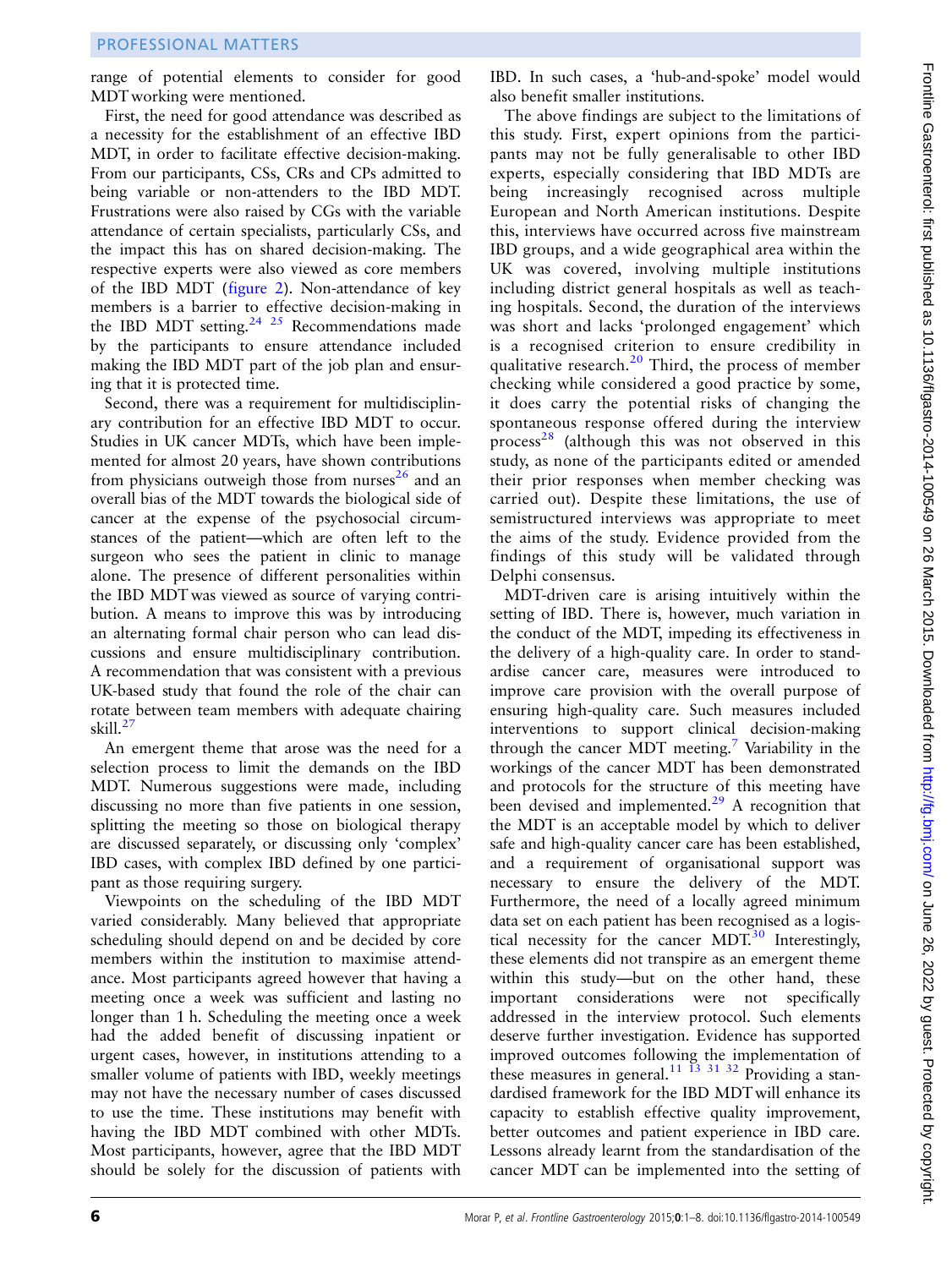<span id="page-6-0"></span>the IBD MDT so as to avoid repetition of error, and progress towards a swift delivery of MDT-driven care within IBD.

In conclusion, the MDT meeting is widely employed by institutions throughout the UK in the care of patients with IBD. This study explores, in depth, some of the issues that surround requirements and logistics for an effective IBD MDT to occur. Emergent themes include the need for good attendance by core members, coordinated multidisciplinary contribution with an alternating chair person, appropriate case selection and scheduling. Defining key elements for the optimal design format for the IBD MDT is necessary to ensure quality of care and reduce variation in care standards. This study demonstrates the methodology used for construction of provisional standards for the IBD MDT through interviews from a multidisciplinary group. Selection and adjustments of these standards through expert consensus are required to validate measures.

## Key messages

## What is already known about this subject?

▸ Variability exists in IBD service provision across institutions nationally. MDT driven care is arising intuitively within IBD care, but there is a lack of clear evidence for this practice and a lack of consistency in its implementation in the setting of complex IBD.

### What are the new findings?

Participants perceived the purpose of the IBD MDT should be to provide a consensus on decision-making and improve patient outcome. There is a need to define the role of specialists as 'core' and 'extended' members of the IBD MDT to ensure attendance and proactive contribution. An eligibility criteria was perceived to be necessary for case selection and discussion in the IBD MDT.

## How might this impact on clinical practice in the foreseeable future?

▸ This study has elicited provisional standards for the IBD MDT through interviews from a multidisciplinary group. Selection and adjustment of these standards though expert consensus are required to validate measures, which will help the IBD MDT establish effective quality improvement and improved outcomes.

Contributors PM, CE, JG, NS and OF contributed to the planning of this study. PM, SA, JR contributed to the conduct of the study. PM, NS, JG, AH, JW and OF contributed to the reporting of the work.

Funding PM, OF, CE and NS are affiliated with the Health Services Award funded by Crohn's and Colitis UK (IBDHS/13/1) Crohn's and Colitis UK. SA, NS (until January 2015) and JG

are affiliated with the Imperial NIHR Grant: RDPSC 79560 UK. NS is currently funded by the NIHR Collaboration for Leadership in Applied Health Research and Care South London at King's College Hospital NHS Foundation Trust. CE is affiliated with the Jean Brown Memorial Fund, which is a component of the South Devon Healthcare Charitable Fund (Registered charity number 1052232).

Competing interests NS and JG delivers teaching and consultancy-based work on evaluating and improving MDT effectiveness and team processes for hospitals in the UK and internationally.

Ethics approval NRES Committee Yorkshire & The Humber– Humber Bridge.

Provenance and peer review Not commissioned; externally peer reviewed.

# **REFERENCES**

- 1 Group TUIAS. UK IBD Audit 2nd Round (2008) Report— Executive Summary of the National Results for the Organisation & Process of Adult IBD Care in the UK. 2009.
- 2 Group TUIAS. UK IBD Audit 2006—Executive Summary of the National Results for the Organisation & Process of IBD Care in the UK. 2007.
- 3 Group ISW. Quality care: service standards for the healthcare of people who have Inflammatory Bowel Disease (IBD). IBD Standards Group, 2009.
- 4 Burns EM, Bottle A, Aylin P, et al. Variation in reoperation after colorectal surgery in England as an indicator of surgical performance: retrospective analysis of Hospital Episode Statistics. [BMJ](http://dx.doi.org/10.1136/bmj.d4836) 2011;343:d4836.
- 5 Byrne CM, Solomon MJ, Young JM, et al. Patient preferences between surgical and medical treatment in Crohn's disease. [Dis Colon Rectum](http://dx.doi.org/10.1007/s10350-006-0847-0) 2007;50:586–97.
- 6 Shariff U, Narula H, Speake W, et al. Terminal ileal Crohn's disease: conservative surgeon and aggressive physician? [Colorectal Dis](http://dx.doi.org/10.1111/j.1463-1318.2009.01820.x) 2009;11:522–3.
- 7 Haward RA. The Calman-Hine report: a personal retrospective on the UK's first comprehensive policy on cancer services. [Lancet Oncol](http://dx.doi.org/10.1016/S1470-2045(06)70659-3) 2006;7:336–46.
- 8 NHS. National service framework for coronary heart disease. UK: Department of Health, 2000.
- 9 NHS. National service framework for older people. Department of Health, 2001.
- 10 NHS. National service framework for diabetes: standards. UK: Department of Health, 2001.
- 11 Kersten C. Does in-house availability of multidisciplinary teams increase survival in upper gastrointestinal-cancer? [World J](http://dx.doi.org/10.4251/wjgo.v5.i3.60) [Gastrointest Oncol](http://dx.doi.org/10.4251/wjgo.v5.i3.60) 2013;5:60.
- 12 Kesson EM, Allardice GM, George WD, et al. Effects of multidisciplinary team working on breast cancer survival: retrospective, comparative, interventional cohort study of 13 722 women. [BMJ](http://dx.doi.org/10.1136/bmj.e2718) 2012;344(apr26 1):e2718–e.
- 13 Eaker S. Regional differences in breast cancer survival despite common guidelines. [Cancer Epidemiol Biomarkers Prev](http://dx.doi.org/10.1158/1055-9965.EPI-05-0317) 2005;14:2914–8.
- 14 Gomella LG, Lin J, Hoffman-Censits J, et al. Enhancing prostate cancer care through the multidisciplinary clinic approach: a 15-year experience. *[J Oncol Practice](http://dx.doi.org/10.1200/JOP.2010.000071)* 2010;6:e5-10.
- 15 Taylor C, Ramirez A-J. Defining the characteristics of effective MDTworking in cancer care. [BMJ Support Palliat Care](http://dx.doi.org/10.1136/bmjspcare-2011-000105.61) 2011;1 (Suppl 1):A23.
- 16 Panes J, O'Connor M, Peyrin-Biroulet L, et al. Improving quality of care in inflammatory bowel disease: what changes can be made today? [J Crohns Colitis](http://dx.doi.org/10.1016/j.crohns.2014.02.022) 2014;8:919-26.